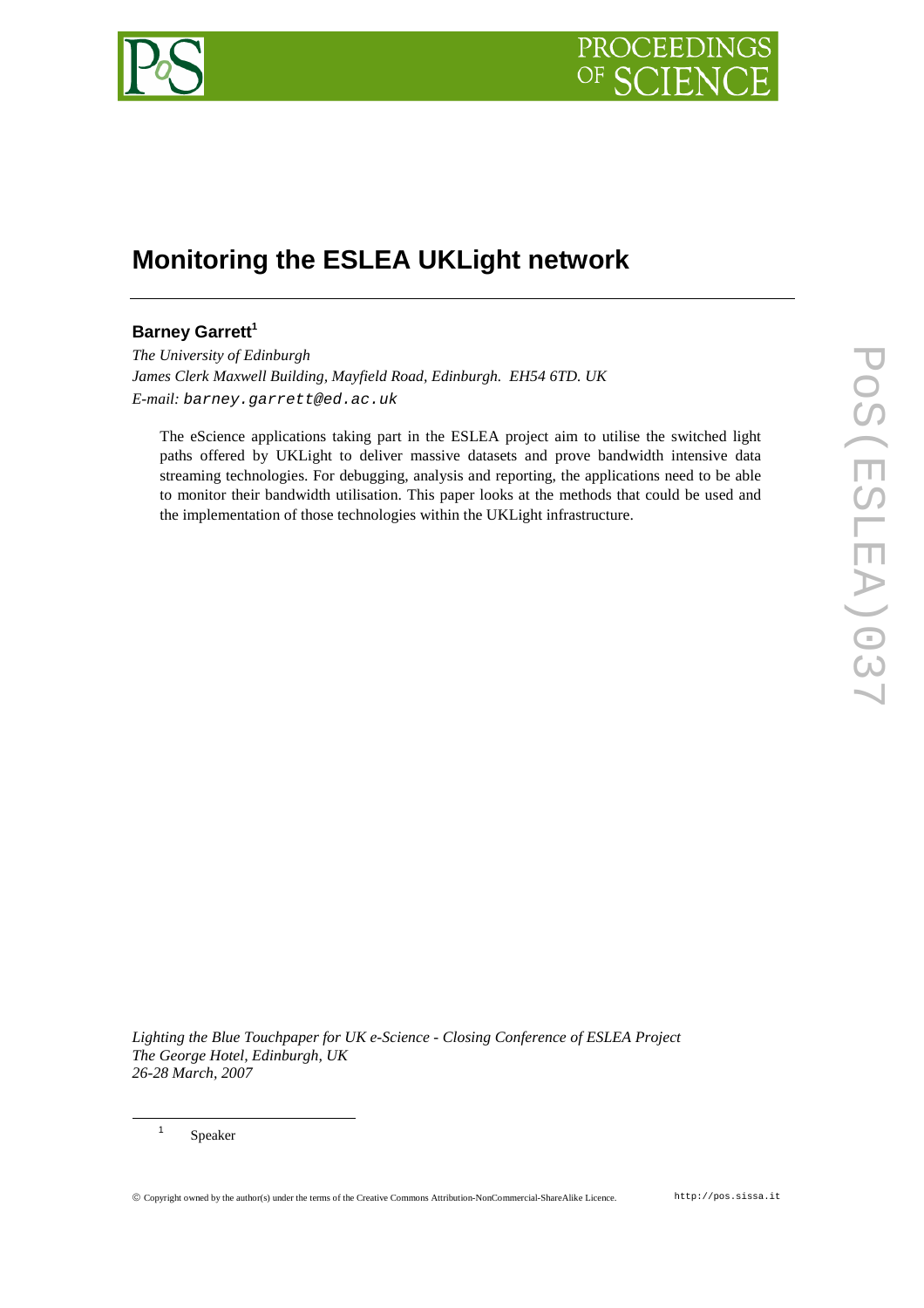## **1. Introduction**

The ESLEA[1] project's objective is to utilise the switched lightpath network, UKLight[2], provided by UKERNA[3] to support the data transfer requirements of the eScience community. In order to assess the success of the project and to be able to provide reporting data the collection of traffic throughput and utilisation is essential. The project has UKLight links terminating in the UK at UCL, Lancaster, Manchester and Edinburgh, and due to the nature of UKLight it is only possible for us to monitor the network traffic at these points [Figure 1]. The monitoring has been implemented in several stages, with each stage attempting to improve the usefulness of the collected data.



#### **2. MRTG**

The Multi Router Traffic Grapher (MRTG)[4] is a tool to monitor the traffic load on network links. MRTG generates HTML pages containing images which provide a visual representation of this traffic [Figure 2]. The first iteration of our "monitoring system" was to install an MRTG monitoring server attached to the project routers at each of the sites. This gave us basic utilisation monitoring capabilities for each of the UKLight links.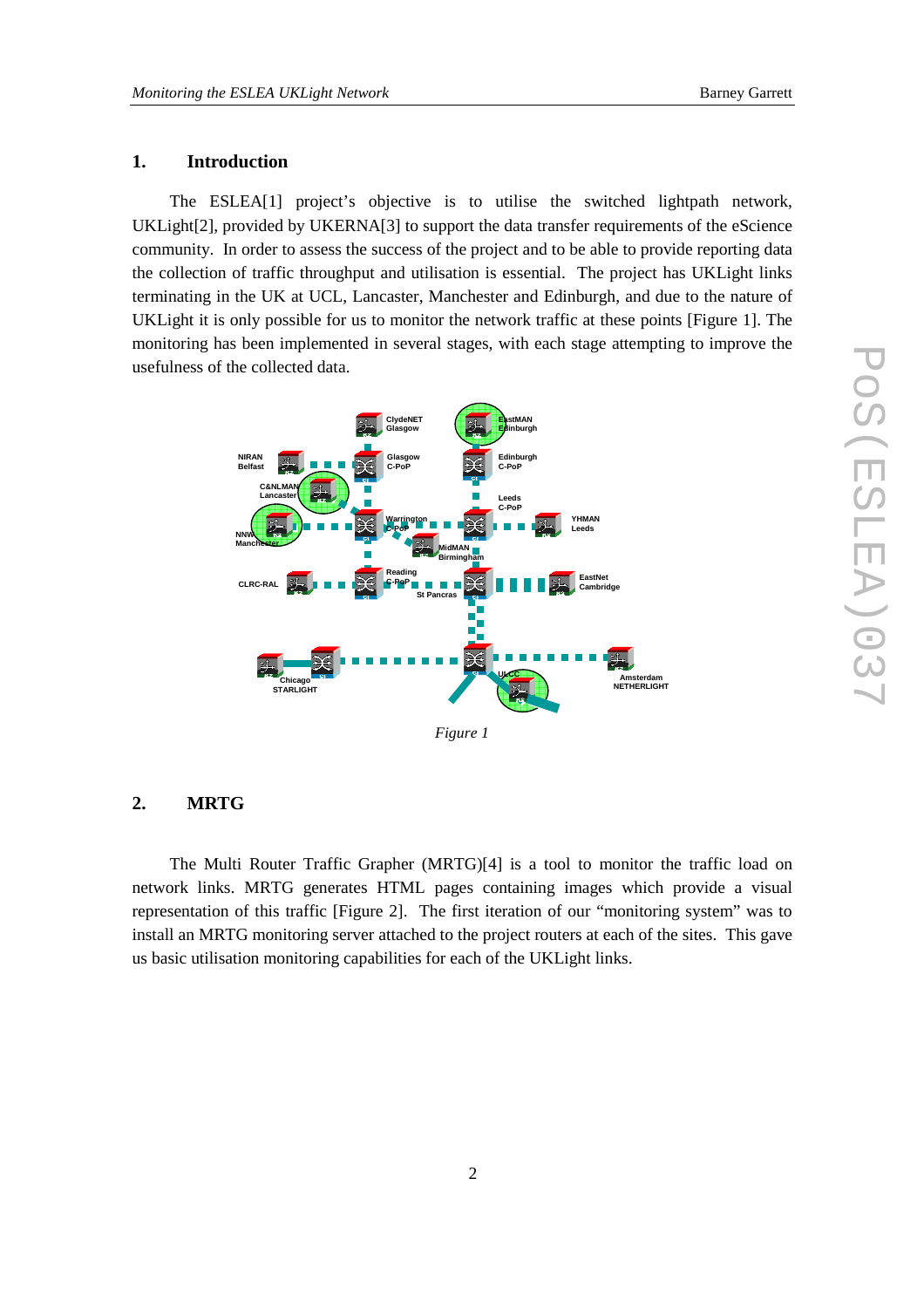



## **3. Weathermap**

A "weathermap"[5] style of visualisation was made to bring all the MRTG resources together into a simple and easily understood interface. It acquires the information provided by the MRTG system and displays it on a map to represent the logical topology of the ESLEA project UKLight links [Figure 3][6].



*Figure 3*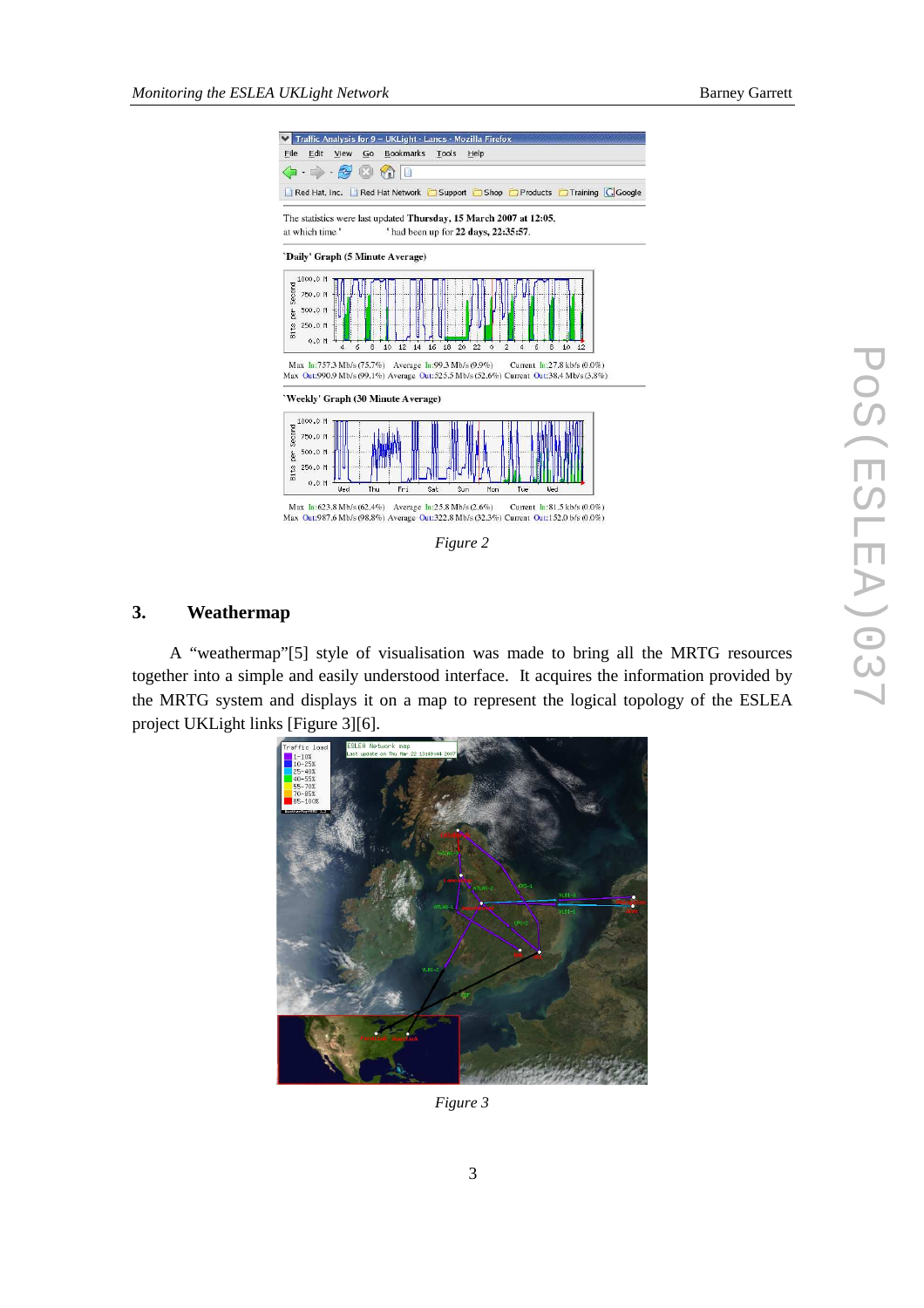## **4. RRDTool and PerfSonar**

The MRTG system is limited to taking samples every 5 minutes, and averages the data down into longer periods when looking at historic data which can lead to misleading figures. To overcome these limitations a Round Robin Database (RRD)[7] was then deployed. This is a tool set that allows the storage of time-series data in an efficient and systematic manner and provides tools for analysing that data. Using RRD we increased the sample collection rate to every 60 seconds, and increased the accuracy of the figures when looking at historic data.

The PerfSonar project[8], the result of a joint collaboration between ESnet, Geant2, Internet2 and RNP, is a web services infrastructure for network performance monitoring that provides services for publishing the data stored within these RRD files. By utilising the PerfSonarUI[9] it is possible to interrogate these web services to dynamically produce graphs similar to the ones produced by MRTG showing inbound and outbound throughput [Figure 4] but with more granularity and other additional features such as the ability to zoom in on areas of particular interest.



*Figure 4* 

#### **5. Summary**

All three tools can provide useful utilisation metrics to a project assuming appropriate access to the networking equipment can be arranged. Both MRTG and the Weathermap tools were easy to install and configure but are limited in their resolution. The Weathermap in particular provides an easy to digest view where there are a larger number of connections being monitored. PerfSonar is more suited to being deployed by the network service providers rather than on a project level as is has a rather convoluted installation and configuration process, it is however by far the most advanced and flexible of the systems that we used.